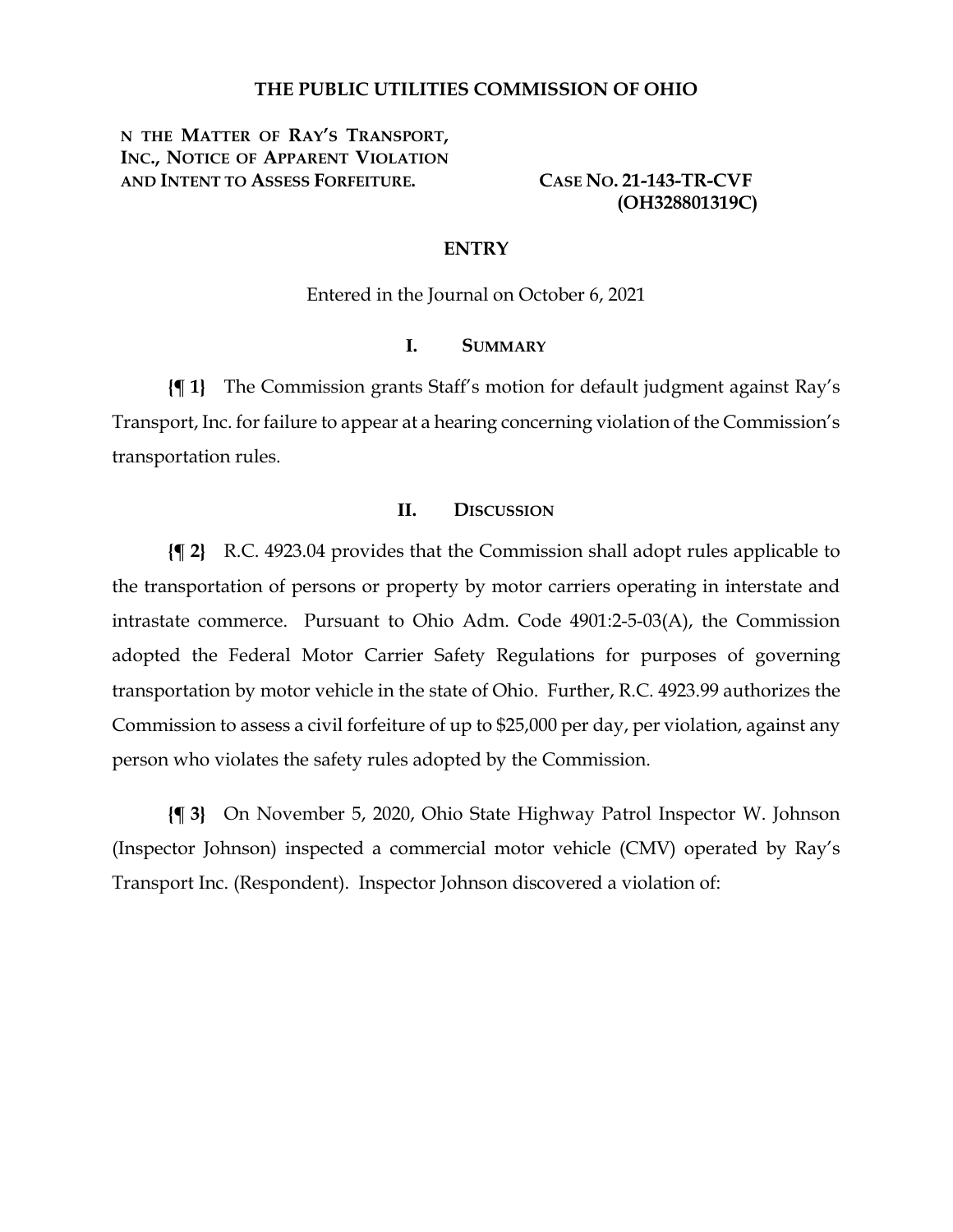- I. *Code 395.22H2, i.e., Driver failure to maintain ELD instruction sheet.*
- II. *Code 395.3A311, i.e., Driving beyond 8 hour limit since the end of the last duty or sleeper period of at least 30 minutes.*
- III. *Code 395.3A3-PROP, i.e., Driving beyond 11 hour driving limit in a 14-hour period (Property Carrying Vehicle).*
- IV. *Code 395.1515, i.e., Onboard recording device does not display required information.*
- V. *Code No. 395.24C211, i.e., Driver failed to manually add the trailer number.*
- VI. *Code 395.24C211, i.e., Driver failed to manually add shipping document number.*

**{¶ 4}** Staff served a notice of preliminary determination (NPD) upon Respondent, in accordance with Ohio Adm.Code 4901:2-7-07, regarding the above recited carrier violations.

**{¶ 5}** On February 16, 2021, Respondent requested an administrative hearing in accordance with Ohio Administrative Code 4901:2-7-13.

**{¶ 6}** By Entry dated May 11, 2021, the attorney examiner scheduled a prehearing settlement teleconference in this matter. During the teleconference, which occurred as scheduled on May 25, 2021, the parties were unable to reach a settlement.

**{¶ 7}** By Entry dated July 1, 2021, the attorney examiner scheduled a hearing in this matter for August 17, 2021.

**{¶ 8}** At the hearing on August 17, 2021, Staff presented, as exhibits, the Driver/Vehicle Examination Report (Staff Ex. 1); the Notice of Apparent Violation applicable to this case, dated November 6, 2020 (Staff Ex. 2); the NPD, dated December 22, 2020 (Staff Ex. 3); a series of photographs taken by Inspector Johnson during the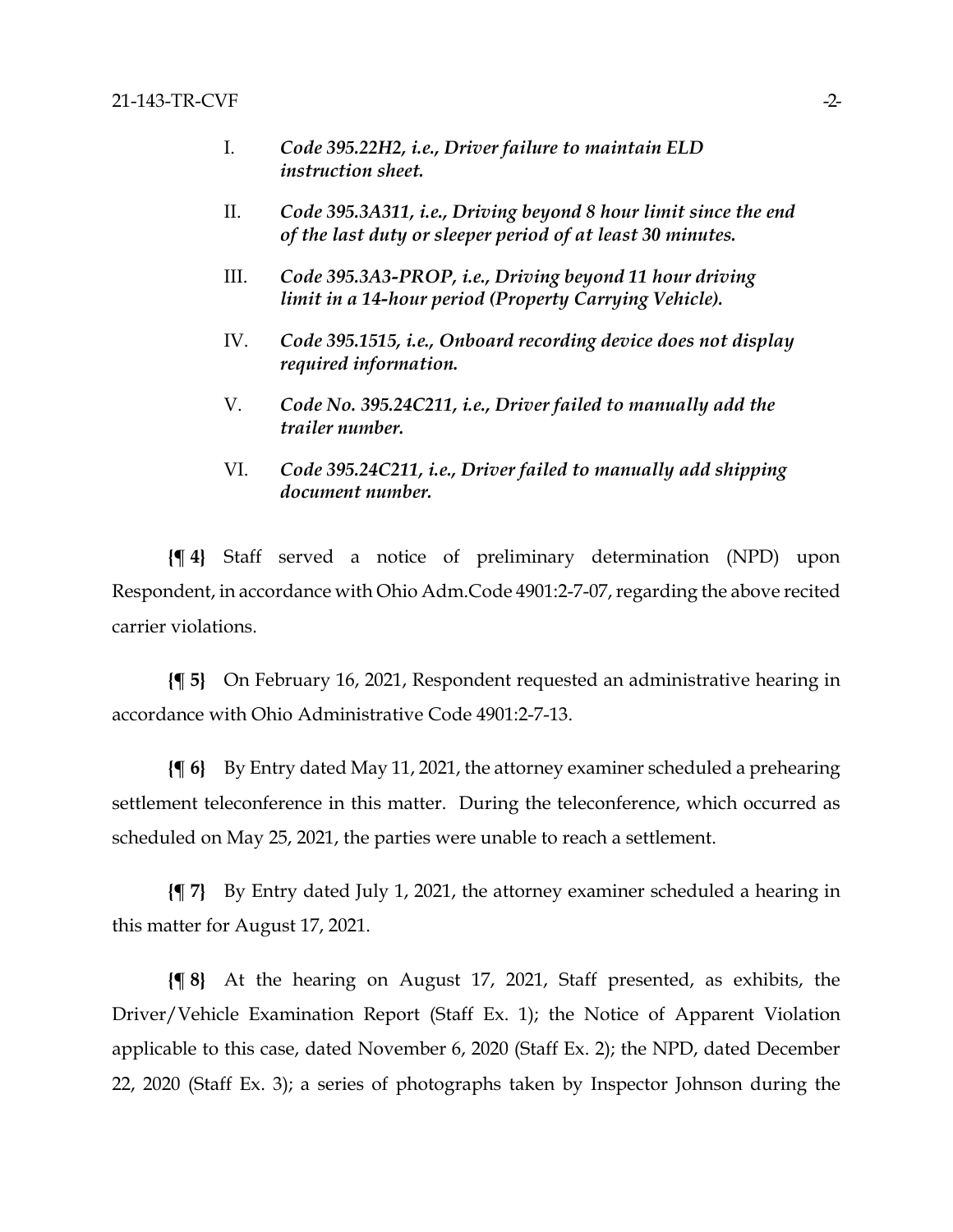inspection (Staff Ex. 4 and 5); and a copy of Emergency Declaration No. 2020-002, issued on March 13, 2020 by Jim Mullen, Acting Administrator of the Federal Motor Carrier Safety Administration (Staff Ex. 6). Staff also presented the testimony of Inspector Johnson and of Rod Moser, both testifying in support of the violations (Tr. 7-15, and 16- 22). Respondent did not appear at the hearing or present any evidence as to why it should not be held liable for the violations (Tr. 5). In response, Staff moved for a default judgment against Respondent (Tr. 6).

**{¶ 9}** Ohio Adm.Code 4901:2-7-14(E) provides that a respondent who has requested an administrative hearing and fails to participate in the hearing proceeding shall be in default. The rule further states that a respondent in default shall be deemed to have committed the occurrence of the violation and waived all further right to contest liability to the state for the forfeiture described in the notice.

**{¶ 10}** Upon review of the evidence presented at the hearing, we find Inspector Johnson's testimony persuasive in demonstrating that Respondent committed the violations described in Paragraph 3 (Tr. 7-15). Furthermore, in view of Respondent's failure to participate in the hearing, the Commission finds that, in accordance with Ohio Adm.Code 4901:2-7-14, Staff's motion for default judgment should be granted. Therefore, the Commission finds that Respondent violated the Code provisions described in Paragraph 3.

#### **III. ORDER**

**{¶ 11}** It is, therefore,

**{¶ 12}** ORDERED, That Staff's motion for default judgment be granted. It is, further,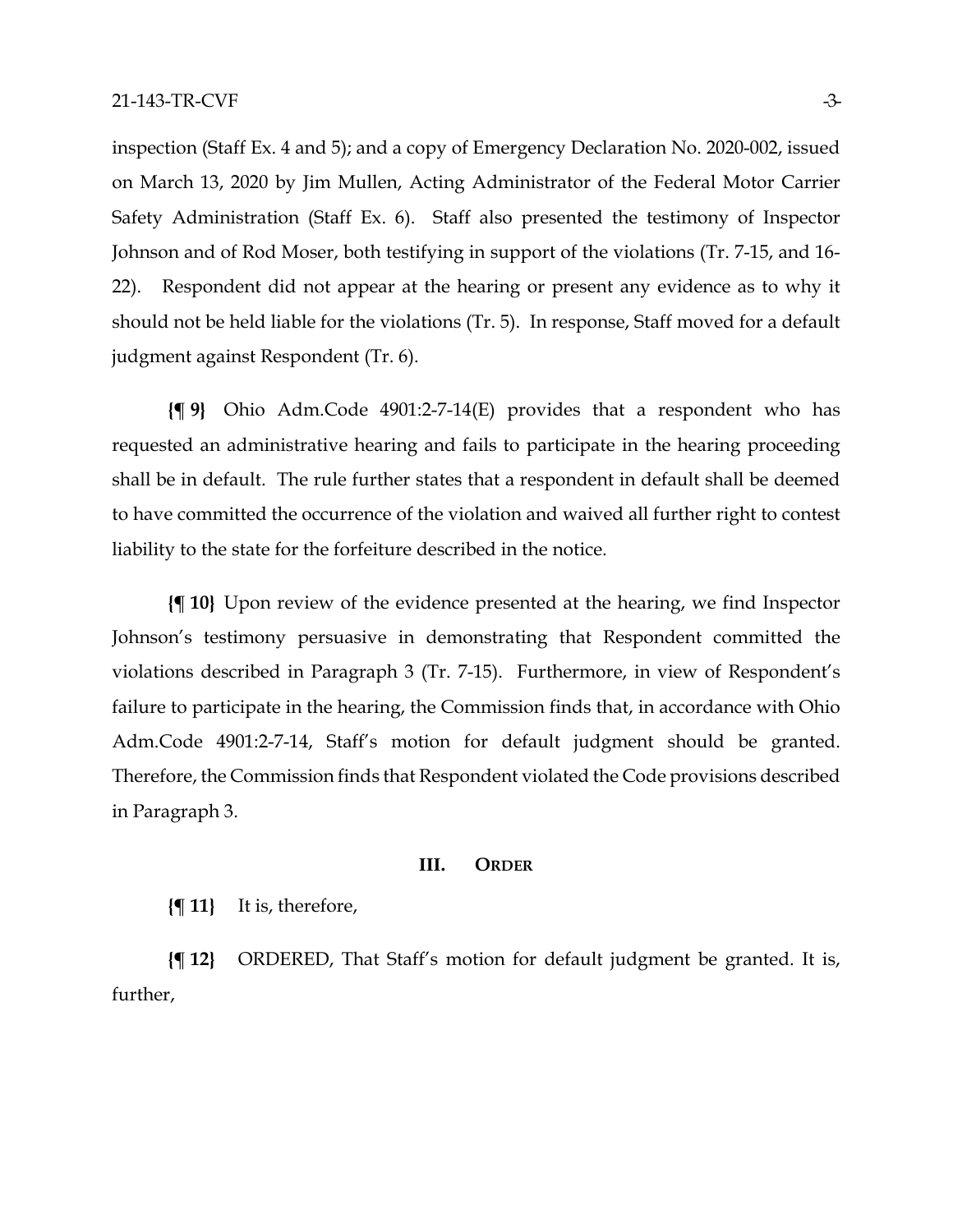**{¶ 13}** ORDERED, That a copy of this Entry be served upon all parties of record.

COMMISSIONERS: *Approving:*  Jenifer French, Chair M. Beth Trombold Lawrence K. Friedeman Dennis P. Deters

DEF/kck